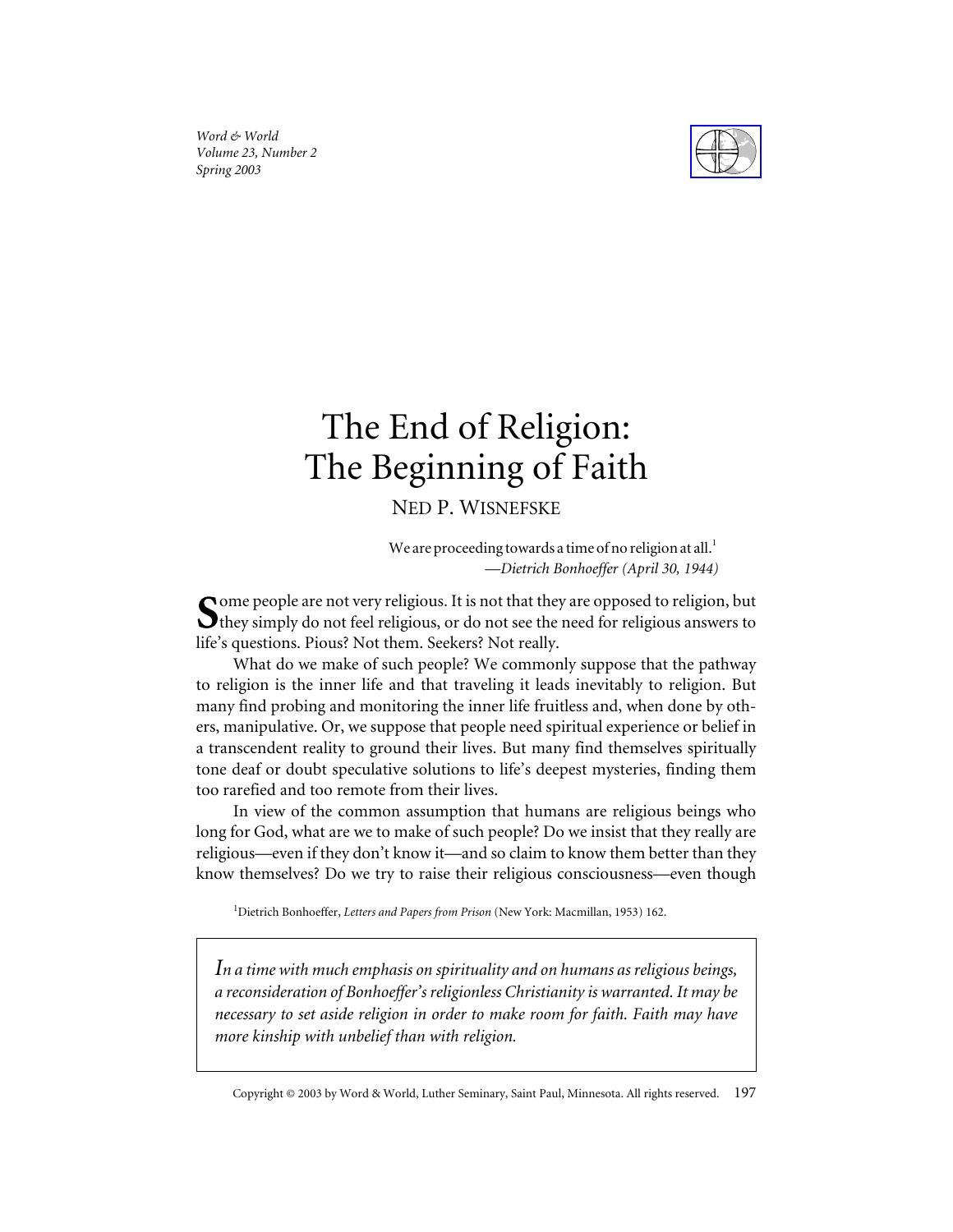the appeal to have a "personal relationship with God" and the invitation to cultivate their "spiritual life" leave them cold—and so presume that their lives are deficient? Christians who claim that unless we have a certain religious experience we cannot have faith or that unless we reach a certain religious decision we cannot be faithful are captive to this religious assumption. But perhaps we can be faithful without being religious.

The fact that many people are not religious should lead us to question the assumption that all humans are by nature religious. Perhaps being religious is not essential to our humanity. In his letter from prison, that is the hypothesis Dietrich Bonhoeffer developed. Being religious might be a temporary phase in human history, one through which we are now passing: "The time when men could be told everything by means of words, whether theological or simply pious, is over"; "How do we speak of God without religion, i.e., without the temporally influenced presuppositions of metaphysics, inwardness, and so on?"<sup>2</sup> Perhaps being religious having pious sensitivities or a taste for the transcendent—is a possibility for us, but not essential to us, and so hardly prerequisite for Christian faith. Bonhoeffer developed this thought into the concept of a "religionless Christianity." As he did, he realized that the notion that being religious is a presupposition for Christian faith parallels the misconception Paul faced that circumcision was required for being a Christian. Just as Paul proclaimed the freedom from such religious practices, so now we must proclaim the freedom from religion. Or again, just as Luther battled the view that works make one worthy of God's grace, so too, we must contest the view that religious experiences and decisions are necessary for faith.

## *"one does not have to be a religious person in order to be a person of faith"*

This essay takes up Bonhoeffer's hypothesis that we are not by nature religious and defends the thesis that one does not have to be a religious person in order to be a person of faith. Indeed, the way religion is understood today, we might be better off without it. This essay proposes that the substance of religion is not piety and inwardness, and it is not spirituality and metaphysics. Religion's reason for being, rather, is to put forward the goal or end of the *moral* life. Religion is the *telos* of morality. The purpose of religion is to solve concerns arising from our moral life. In that way, religion gives hope that the goals of morality will be realized. Finally, this essay will propose the thesis that the end of religion can be the beginning of faith. The *end* of religion, understood both as the breakdown of the assumption that humans are religious beings seeking God and as moral goal, can help us see what Christian faith truly is.

2 Ibid., 164.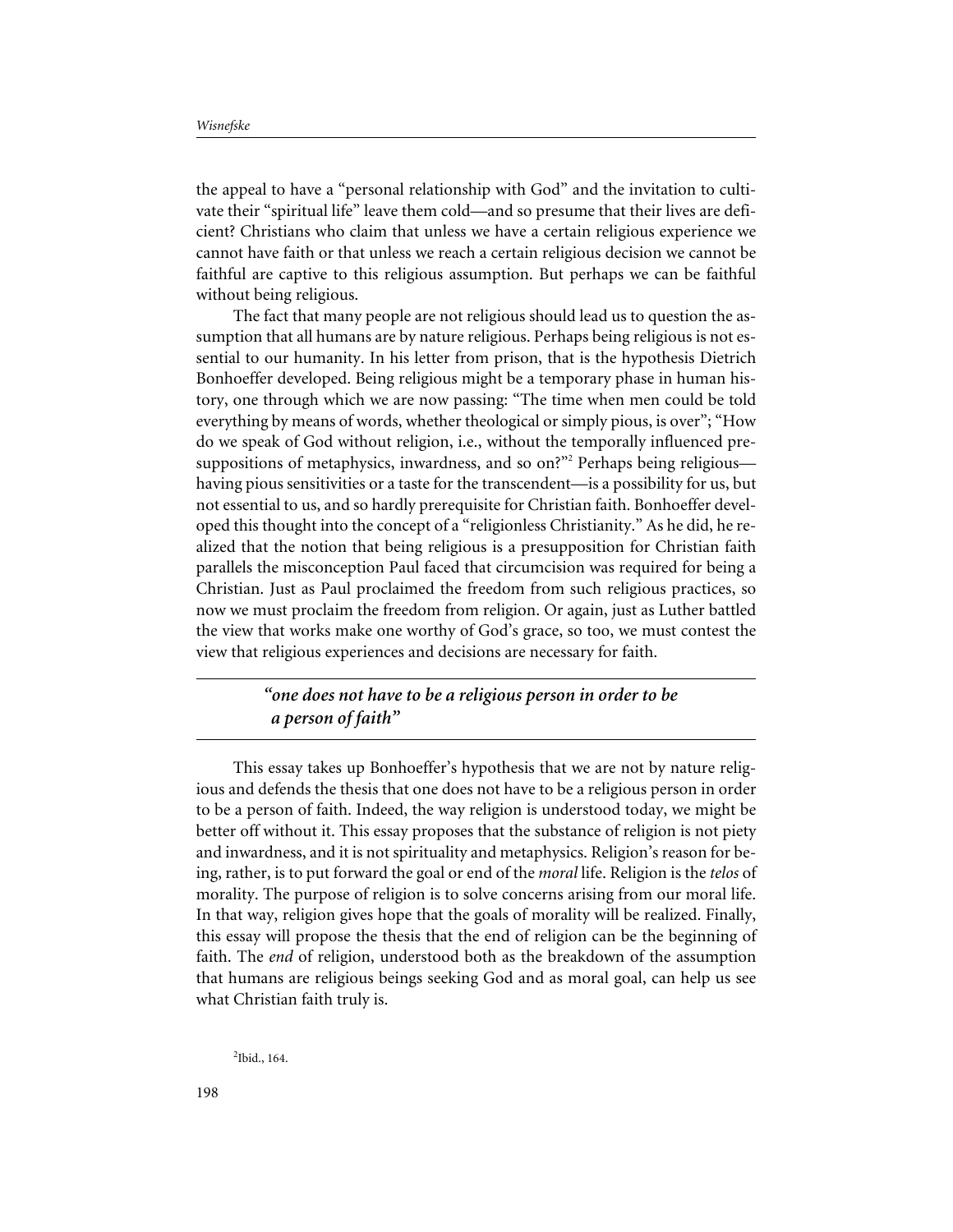#### **THE WAY OF RELIGION**

Generally speaking, we can say that religion as it is understood today seeks to establish a relationship with the divine or that which is holy. So understood, we should ask how religious seekers know that it is the divine they are in relationship with and not simply a more exotic aspect of themselves or the world. Consider the results of this British study on the implicit religion of contemporary society: "The self was clearly the primary reality, ontologically and evaluatively. When the Britisher was scratched (s)he too (like Americans, and orthodox Hindus) required the Self to be given an initial capital." The one single focus integrating the results of three empirical studies was called "creating our own identities." It was hypothesized that this experience is comparable to what other societies have called "a sense of the sacred" and an "encounter with the holy."3 This is a dubious hypothesis. Is it not more plausible to conclude that our sense for transcendent reality or our capacity for awe before the holy has dissipated and that we mistake our own potential or nature's powers for God? In fact, these studies suggest Bonhoeffer's hypothesis that it is no longer natural or perhaps even possible for many people to understand religion in terms of a relationship to transcendent reality.

Where we have difficulty today conceiving of a reality prior and transcendent to us, mysterious in its power as creator and finisher of all things, the Bible assumes a God whose holiness and glory are overwhelming and unapproachable. "No one shall see me and live" (Exod 33:20); "for indeed our God is a consuming fire" (Heb 12: 29); "It is he alone who has immortality and dwells in unapproachable light, whom no one has ever seen or can see; to him be honor and eternal dominion. Amen" (1 Tim 6:16). In the same vein, Bonhoeffer wrote in Advent of 1943, "It is only when one knows the ineffability of the Name of God that one can utter the name of Jesus Christ."<sup>4</sup> Contrast this with the familiar way the name of God is tossed around today. A true sense for transcendent reality, for that which is beyond us and our capacities, would be cautious in its claim to know and experience it. Yet we see little reticence in today's religious seekers. This makes one question whether they know what it is they are seeking.

Given the Bible's understanding of God's holiness—it is after all the very first petition of the Lord's Prayer—such familiarity with God ought to raise questions for us as it did for Bonhoeffer. No longer conceiving of a God before whose mystery and holiness we can only be unworthy and dumb, establishing a personal relationship with God becomes easy and routine. We do not understand, as Isaiah did, that familiarity with God is sharply limited: "For my ways are not your ways, and my thoughts are not your thoughts" (Isa 55:8). We forget that Paul concludes his weightiest theological reflection exclaiming, "How unsearchable are his judgments and how inscrutable his ways!" (Rom 11:33). We fail to realize that Isaiah's words,

<sup>3</sup> Edward Bailey, "The Implicit Religion of Contemporary Society: Some Studies and Reflections," *Social Compass* 37/4 (1990) 483-497.

<sup>4</sup> Bonhoeffer, *Letters and Papers*, 50.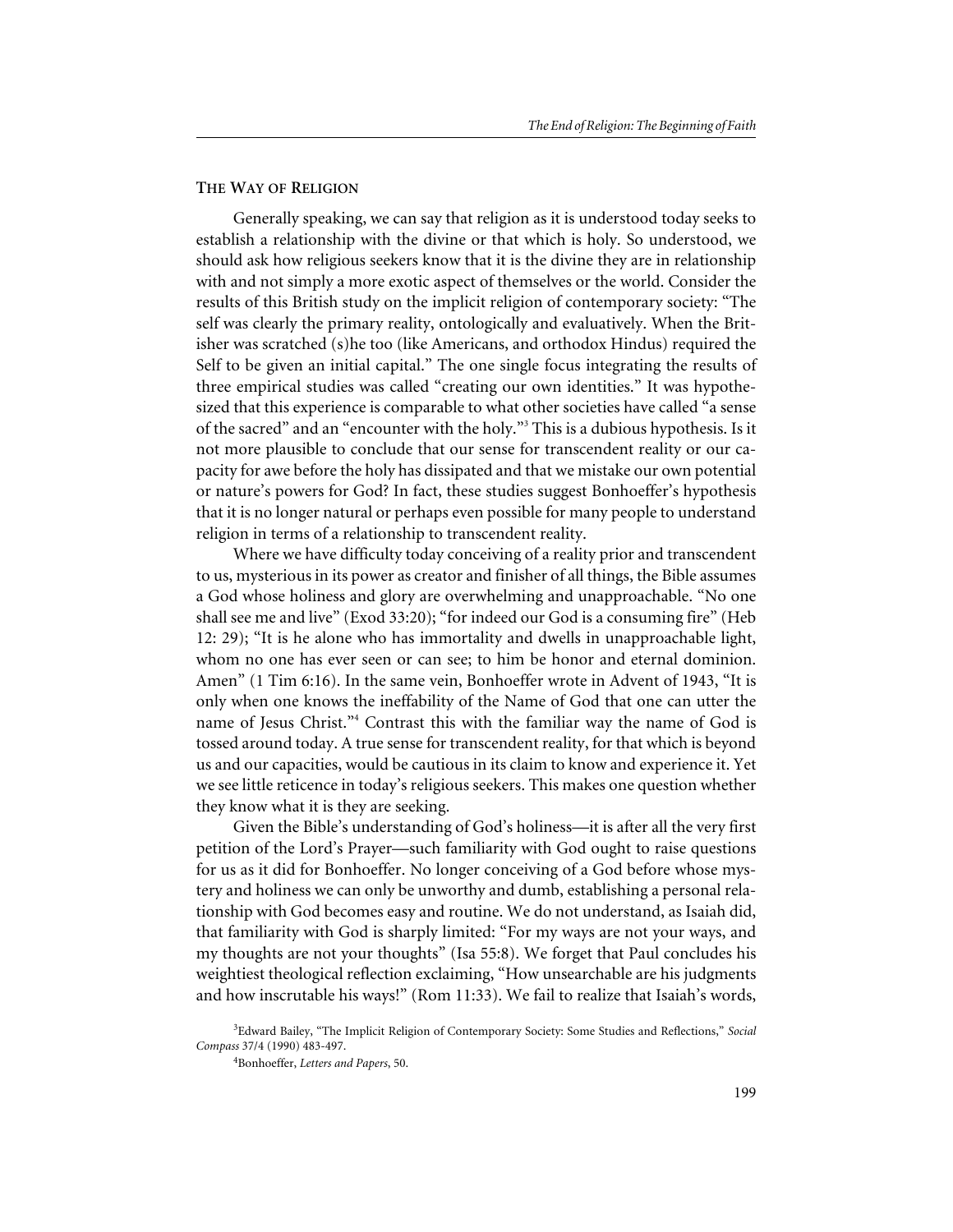"Truly, you are a God who hides himself" (Isa 45:15), alert us that God does not want us to become too familiar, at least not yet.

Further evidence that we do not think God is ultimately unfathomable and unsearchable, really God and not only a god, is that the very thought of God standing apart from us and judging us—me and mine included—has become foreign to us. If we cannot grasp what it means that God's ways are not our ways, we surely will not comprehend that God's judgment can oppose our ways. But the Bible makes plain that God judges all human beings. Christians especially need to hear: "For the time has come for judgment to begin with the household of God" (1 Pet 4:17); "But many who are first will be last, and the last will be first" (Mark 10:31). Are religious people concerned about God's judgment on *them*? If anything, a presuming overconfidence clouds the way we see our relationship with God.

If God judges us now as in the Bible, moreover, God's judgment is not merely a verbal admonition or an entry into a heavenly account, but a real and present reckoning that may punish in this life. God also forgives, but with judgment often comes punishment. God forgave David for his sins in his affair with Bathsheba, but also punished him severely. Punishment can bring about repentance or make amends for harm done. Accordingly, the following reasoning should not be unfamiliar to us: "I do not live as I should; God holds me accountable for what I have done and left undone; God's judgment, therefore, could meet me at any time, from punishments in loss of time and treasure as penance for my sin to the removal of responsibilities—even my replacement by others who will better fulfill God's will." Yet, all will agree, such reasoning is not familiar. That is because religion as we often see it, seeking a familiar relationship with God, cannot comprehend the holiness and judgment of God.

Some people are not very religious. Concern for the inner life, or speculations over life's mysteries do not interest them. Those who consider themselves spiritual typically confuse transcendent reality with their own; and religious enthusiasts fail to see that the familiar god of their piety is not the holy, judging God. All this adds up to the end of religion: the breakdown of the assumption that humans are spiritual beings seeking God.

#### **RELIGION, FAITH, AND MORALITY**

The end of religion, though, does not mean the end of Christianity. One does not have to be religious to be Christian. Christian faith has no prerequisites. "Faith comes from what is heard" (Rom 10:17), and all humans, having the knowledge of good and evil (Gen 3:22), can hear the good news. Religiousness, in fact, can deafen us to the good news. If being religious is the way we establish a relationship with God or join our spirit with the divine, then it presumes to have quasi-divine capacities. But in the biblical tradition the relationship is established from the other side, by the divine. As Luther explained, "I believe that by my own reason or strength I cannot believe in Jesus Christ, my Lord, or come to him. But the Holy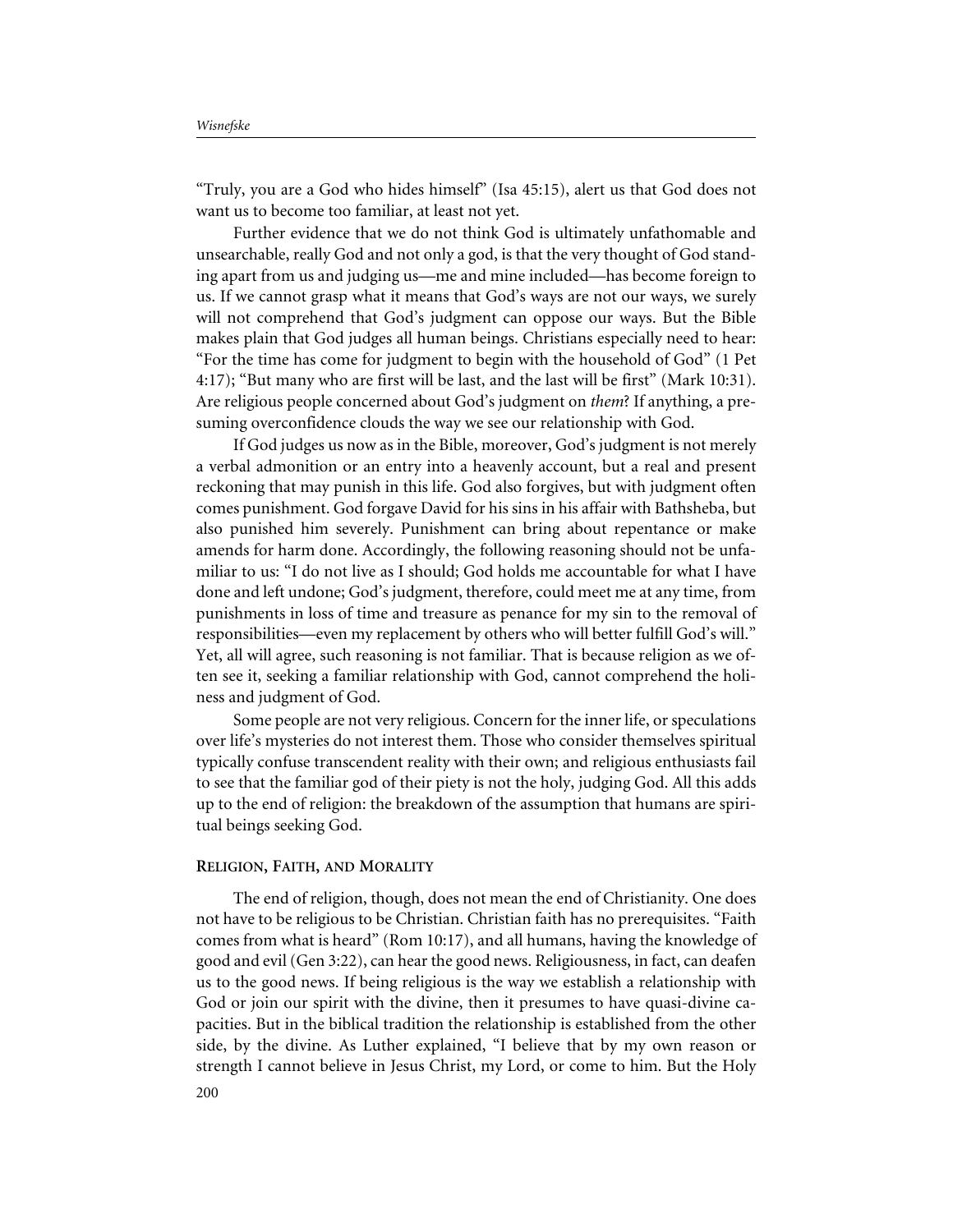Spirit has called me through the Gospel...."5 All our religion will get us, all we can grasp on our own, is a god who remains hidden and unknown (Acts 17:22-31). We will never close the gap between the divine and ourselves by utilizing our spiritual capacities and experiences or intellectual insights and decisions. It may be necessary, therefore, to set aside religion in order to make room for faith.

## *"it may be necessary to set aside religion in order to make room for faith"*

The *end* of religion can be the *beginning* of faith. Stopping our quests for the divine gives us pause to hear the news that it is God who is after us. And when our religious seeking ends, the moral demands of our everyday lives summon us and get our attention. Then we may understand what Bonhoeffer meant when he wrote that he wanted to speak of God in the middle of life, not in the rarefied air of religion or rare times of spiritual crisis. *Moral* concerns take us into vital matters of life that are the end—understood now as goal or *telos*—of religion. The future of humanity, retribution for the wicked, vindication for the righteous, and the hope of liberty and justice for all, these moral matters are our vital concern, and it is the goal of religion to resolve them. *The end of religion*, then, means the waning of individual quests for the divine, but also the waxing of our common moral hope.

Now we have observed that many are not religious. But most everyone is moral. They have the "knowledge of good and evil" (Gen 3:22), though they may not always be cognizant of it or act on it. They have a conscience that hearkens to the words, "Do to others as you would have them do to you" (Matt 7:12). Humankind around the world and throughout history has acknowledged the validity of the golden rule. In the Hebrew tradition the obligation to respect all life is given to all humanity through Noah (Gen 9:1-17). In the New Testament Paul claimed that those without the biblical law "show that what the law requires is written on their hearts, to which their own conscience also bears witness" (Rom 2:15). The unanswered question of our moral life is whether we will reach the good we all want and avoid the evil we all hate.

History teaches, furthermore, that for there to be liberty and justice for all, *some* individuals must make sacrifices. Whether it be the supreme sacrifice in defense of a nation, the restriction of personal prerogatives for the security of others, or the giving of energy and resources for the well-being of children, self-interest must be put aside for the good of others. We have learned, we might say, that the essence of the moral life is "a willingness to face sacrifice."6 Now it *may* turn out that those who take such risks and bear such sacrifices will benefit—but it may not. The fruits of such self-sacrifice may never be realized, or not realized until much

<sup>5</sup> Martin Luther, "Small Catechism," in *The Book of Concord*, ed. Theodore Tappert (Philadelphia: Muhlenberg, 1959) 345.

<sup>6</sup> Ronald M. Green, *Religion and Moral Reason* (Oxford: Oxford University Press, 1988) 12.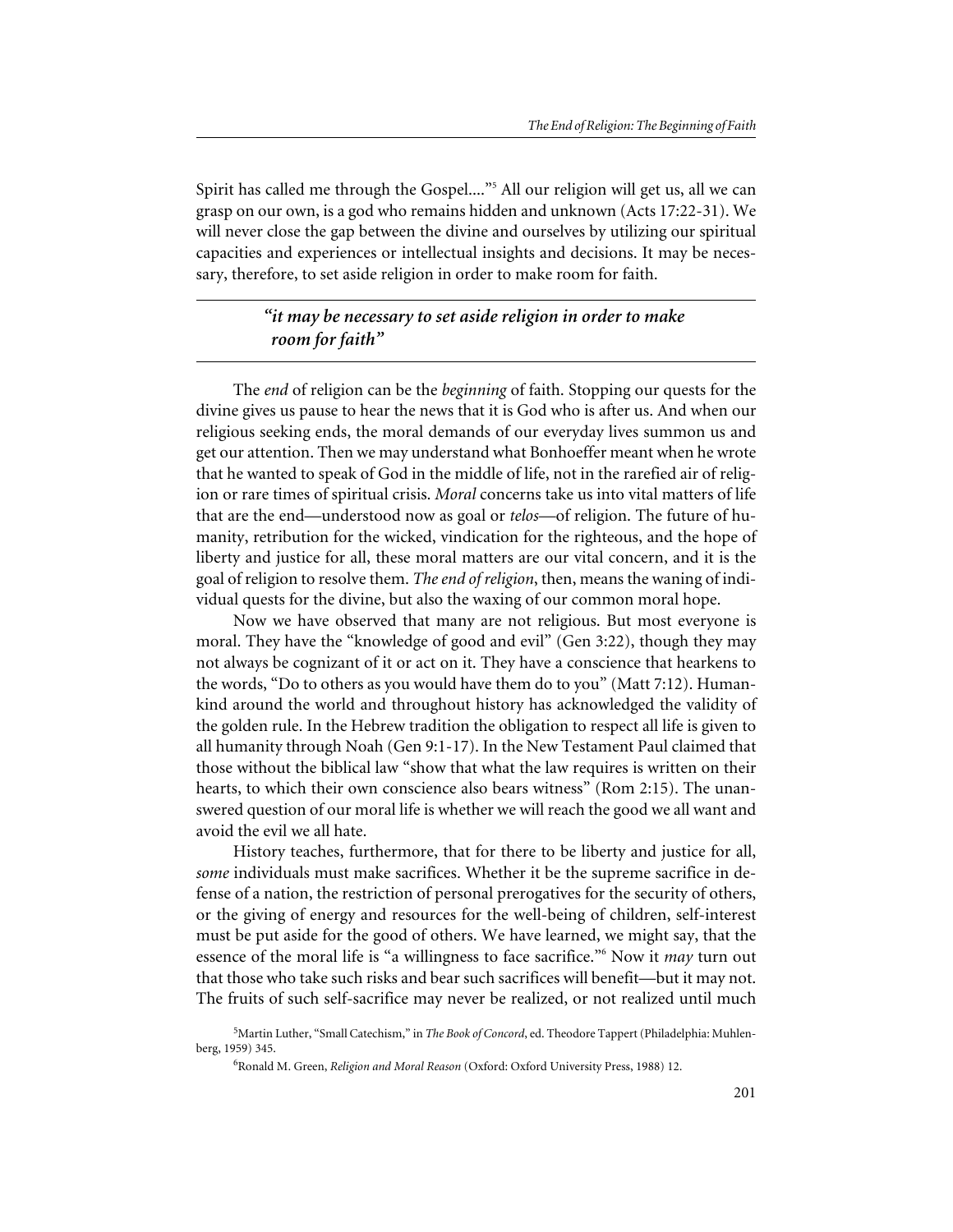later by those who come after them. These considerations, as well, raise a moral question that presses for an answer: Are there enough moral people to give of themselves, risking the pursuit of peace, justice, and liberty, to turn back the misery of violence, injustice, and tyranny?

We do not know whether we will all reach the good we want and avoid the evil we hate. We do not know whether enough people will give of themselves to seek peace, liberty, and justice so that we can live without the constant threat of domination by the powerful and the wicked. The obscure direction of moral history gives no guarantee we will reach our goal.

It is at this juncture that religion steps forward to answer these moral questions and encourage our moral efforts. Why do the righteous suffer and the wicked prosper? Will the righteous be rewarded and the wicked be punished? The major world religions all address these questions, perhaps deriving their very reason to be from them.<sup>7</sup> In Asia, for example, karma, the moral law of cause and effect, provides a mechanism to answer these questions. In Islam, history culminates in a final day of judgment that will settle the moral score, meting out rewards and punishments. In other religions as well, it is our moral conviction of how things ought to be and our moral hope for how they ought to work out in the end that press for resolution—if not now, then later in another life. Immortality, heaven and hell, reincarnation, all are religious solutions to moral problems, and serve to encourage us to strive for our moral goals.

> *"aware of moral travails, we fervently hope that there is a God: a God who sees, who knows"*

Morality sets peace, liberty, and justice for all before us as goals. Religious beliefs give us confidence that the ends of morality will be realized. When religion provides answers to questions posed by moral striving and sacrifice, it can lead to an unselfish hope in a God who upholds justice and who fairly judges all humanity with righteousness. For example, we know for certain that countless and unknown people have sacrificed and suffered that others might live, be free, be treated with dignity, or have opportunities they were denied. They evoke our admiration, respect, and gratitude. We are most poignantly aware of this when we think of prisoners of conscience like Bonhoeffer or prisoners of war and political prisoners who suffer alone and unknown for the truth and from moral obligation. Aware of such moral travails, we fervently hope that there is a God: a God who sees, who knows what they did or refused to do; a God who will see to it that they are vindicated, who will see to it that the world will be a better place because of their sacrifice. Such disinterested moral hope is not motivated by heavenly reward for one's own deeds.

<sup>7</sup> This argument is made by Green in*Religion and Moral Reason* and also in*Religious Reason* (Oxford: Oxford University Press, 1978).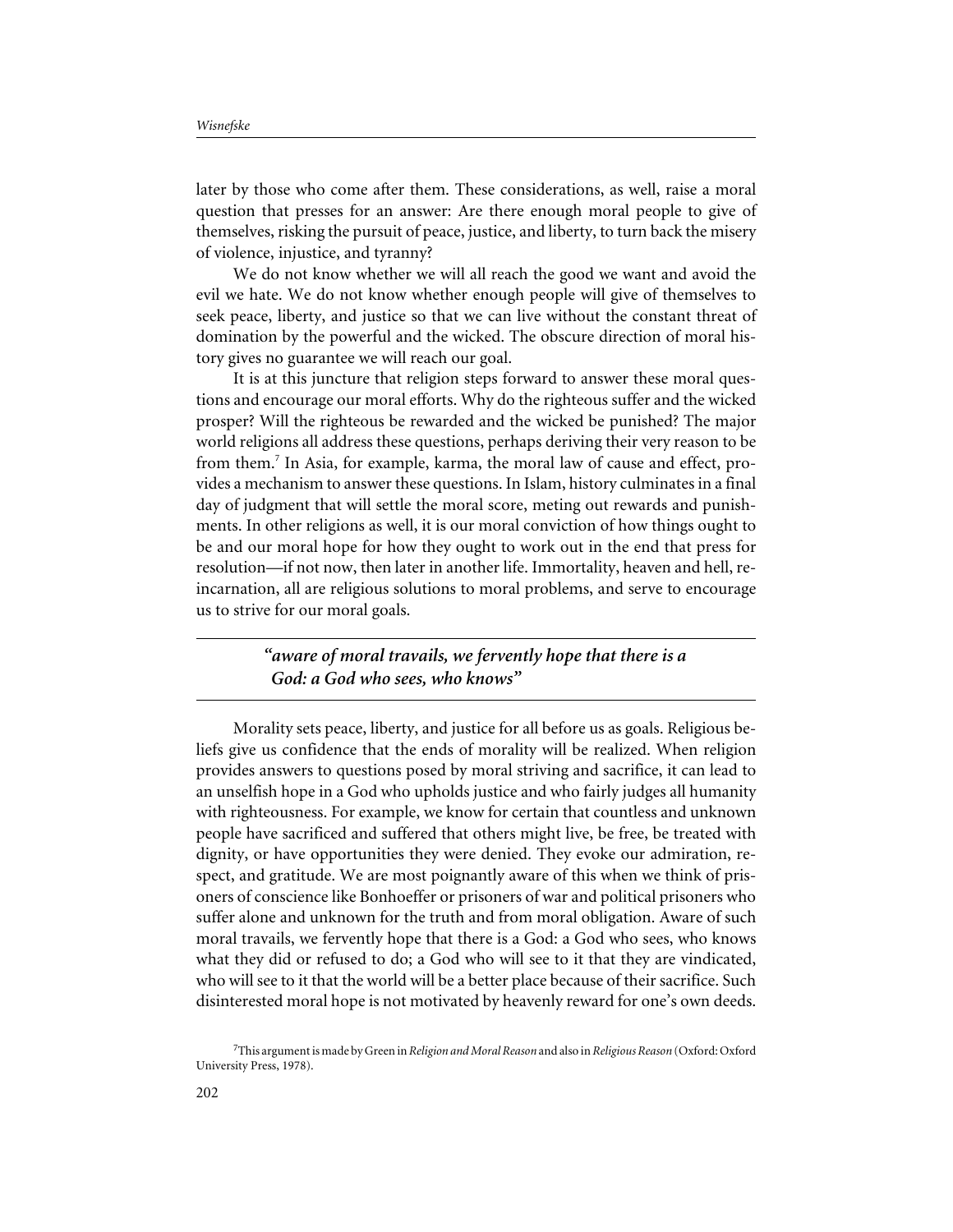It is born, rather, out of a visceral moral respect for those who sacrificed to resist evil or who suffered for the sake of others. It is inspired by the simple conviction that it is not right for any such sacrifice to be in vain.

There is no guarantee that the real world will conform to our moral ideals. Just because it seems right that the good shall win out over evil does not mean that it will. Just because we can with purity of heart will that there is a God who shall establish justice does not mean that there is such. Disheartening evidence abounds and can cause us to abandon hope and to wish for good fortune, leaving our chances to live in a secure and fair world in the hands of Lady Luck. But without real hope for a better world, few will pay the price or bear the burden that equal justice and opportunity require of us, and few will stick their necks out to protect the innocent from the wicked. With no basis for hope, and without the moral courage that comes from it, eventually no one will be safe from the wicked. Bonhoeffer's colleague, Martin Niemöller, memorably expressed this when he reflected, "First they came for the Communists, but I was not a Communist so I did not speak out. Then they came for the Socialists and the Trade Unionists, but I was neither, so I did not speak out. Then they came for the Jews, but I was not a Jew so I did not speak out. And when they came for me, there was no one left to speak out for me."<sup>8</sup>

### **THE WAY OF FAITH**

The end of religion can be the beginning of faith. When we stop assuming that all humans are seeking God, we clearly hear the claim that a merciful God is after us. This is an overarching theme in the biblical tradition, as is the understanding that God is holy (set apart from us and a mystery to us) and just (intensely concerned about morality). Christianity claims that our hope in a divine power to right wrong and to establish peace and justice will be fulfilled—though in ways that might surprise us, as the people of God have been surprised throughout the ages.

"The kingdom of God is at hand" (Mark 1:15 RSV)—this, Christianity's primal proclamation, announces that God's righteous and merciful rule has broken into the world. Faith hears this good news and acts. It believes that the life, crucifixion, and resurrection of Jesus demonstrate that God has entered into the world to defeat evil and to establish peace and justice. The faithful believe that God's righteous reign is growing in the world—sometimes hidden, sometimes visible in the life of the people of God—and join up with it.

It is not obvious that the kingdom of God has entered into and is growing in the world. Faith is not religious knowledge. Uncertainty and risk remain part of faith. Unlike knowledge, faith realizes it could be wrong. Unlike religious knowl-

<sup>&</sup>lt;sup>8</sup>The exact wording of the quotation is disputed, since it was an oral remark. This version is said to have been supplied by Niemöller's wife (cited online by the American-Israeli Cooperative Enterprise at http://www .us-israel.org/jsource/Holocaust/Niemoller\_quote.html[cited 1 August 2002]). For further reflection on the wording and links to other commentaries, see http://www2.gasou.edu/gsufl/german/texte/niemoell.htm [cited 1 August 2002].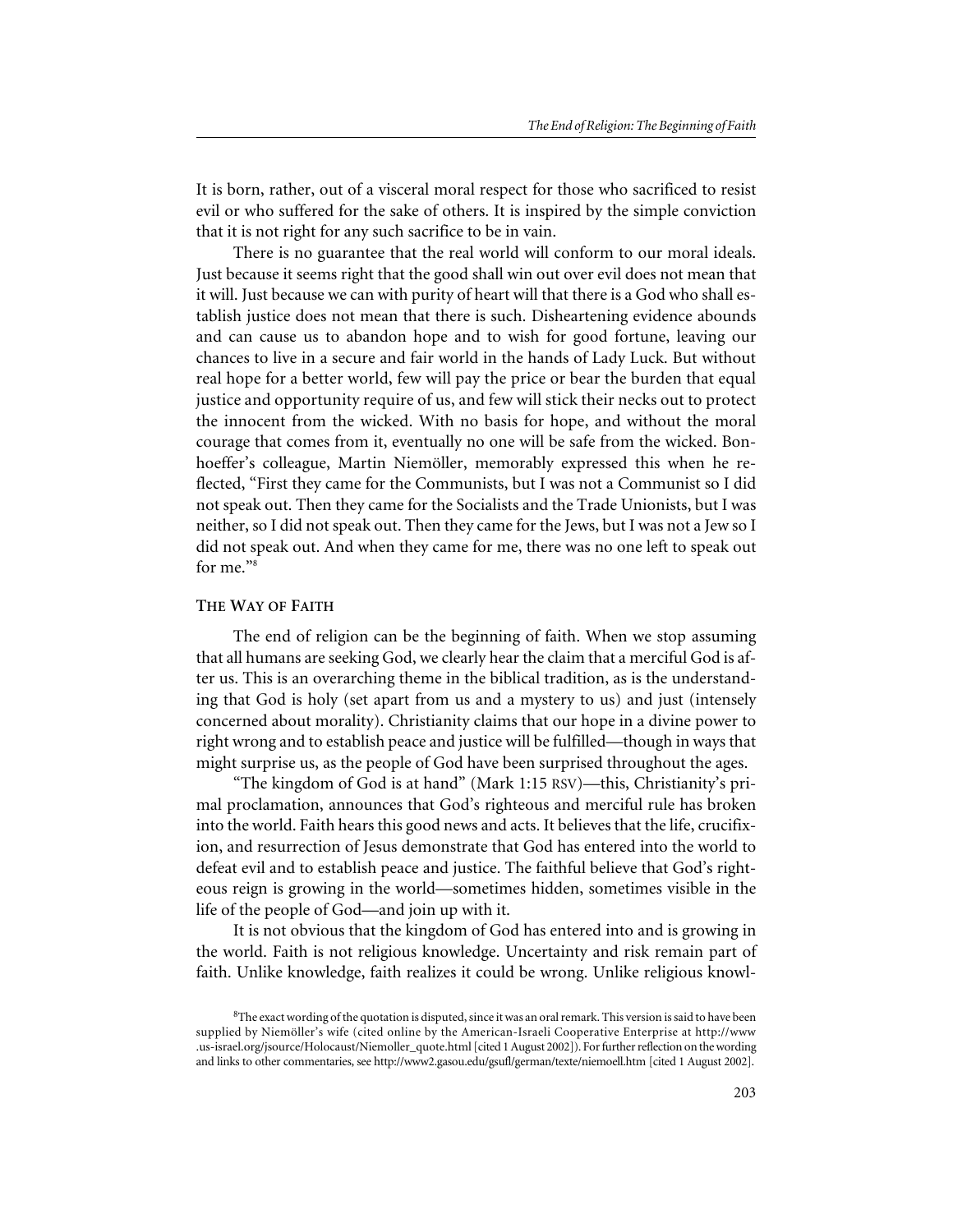edge—based supposedly on experience of divine reality or intellectual insight into it—faith believes a claim that could be false. Since faith is not knowledge, unbelief never leaves it. Faith, not religious knowledge, says, "I believe; help my unbelief!" (Mark 9:24).

Joining up with God's reign, faith does not dwell on its own spiritual life, but drives and gives hope to the moral life. Such faith is necessarily active in love. Fueled by Jesus' love, faith active in love gives itself to endeavors and to others with no guarantee of reward or self-improvement, but only in the hope that new, redeemed life might work through it. It is risky to love as Jesus loved, because it reaches out to those hard to love, even the unlovable. That means, in this context, to love the unbelievers and the unreligious, accepting them for who they are—not as prospects or potential soul mates. In loving unbelievers, faith finds itself in solidarity with them. Bonhoeffer noted, "I often ask myself why a Christian instinct frequently draws me more to the religionless than to the religious, by which I mean not with any intention of evangelizing them, but rather, I might almost say, in 'brotherhood.'"9 The faithful are kin to unbelievers. They are kindred because both groups owe their identity—whichever it is—to a common creator, and not to their own religious achievement or spiritual failure. The capacity to believe comes to some, not to many, and is even withdrawn from others. Realizing that, faith sees its kinship with unbelief.

*"if one has faith that the kingdom of God is at hand, then one moves to prepare the way—or may be moved out of the way"*

Christians pray, "Thy kingdom come." When the kingdom comes, there will be Christians who ask, "Lord, when was it that we saw you hungry or thirsty or a stranger or naked or sick or in prison, and did not take care of you?" And they will hear the reply, "Just as you did not do it to one of the least of these, you did not do it to me" (Matt 25:44-45). To pray "Thy kingdom come" may be asking for more than we bargained for. If one has faith that the kingdom of God is at hand, then one moves to prepare the way—or may be moved out of the way. To reiterate a point made earlier, our efforts to bring about the kind of world the God of justice expects may, when he comes to establish that world, be found paltry. It may be that we are not preparing the royal highway, but are a roadblock in its way.

What we have described so far is only the beginning of faith. Finally we will all be renewed, and believing will become knowing. There will be a new creation, where—as faith faintly comprehends—God will be all in all. In the end, the faithful will be drawn into the very life of God, joined into the love and righteousness that belong to the Triune God alone. In the end, all life will be transformed and made

<sup>9</sup> Bonhoeffer, *Letters and Papers*, 165.